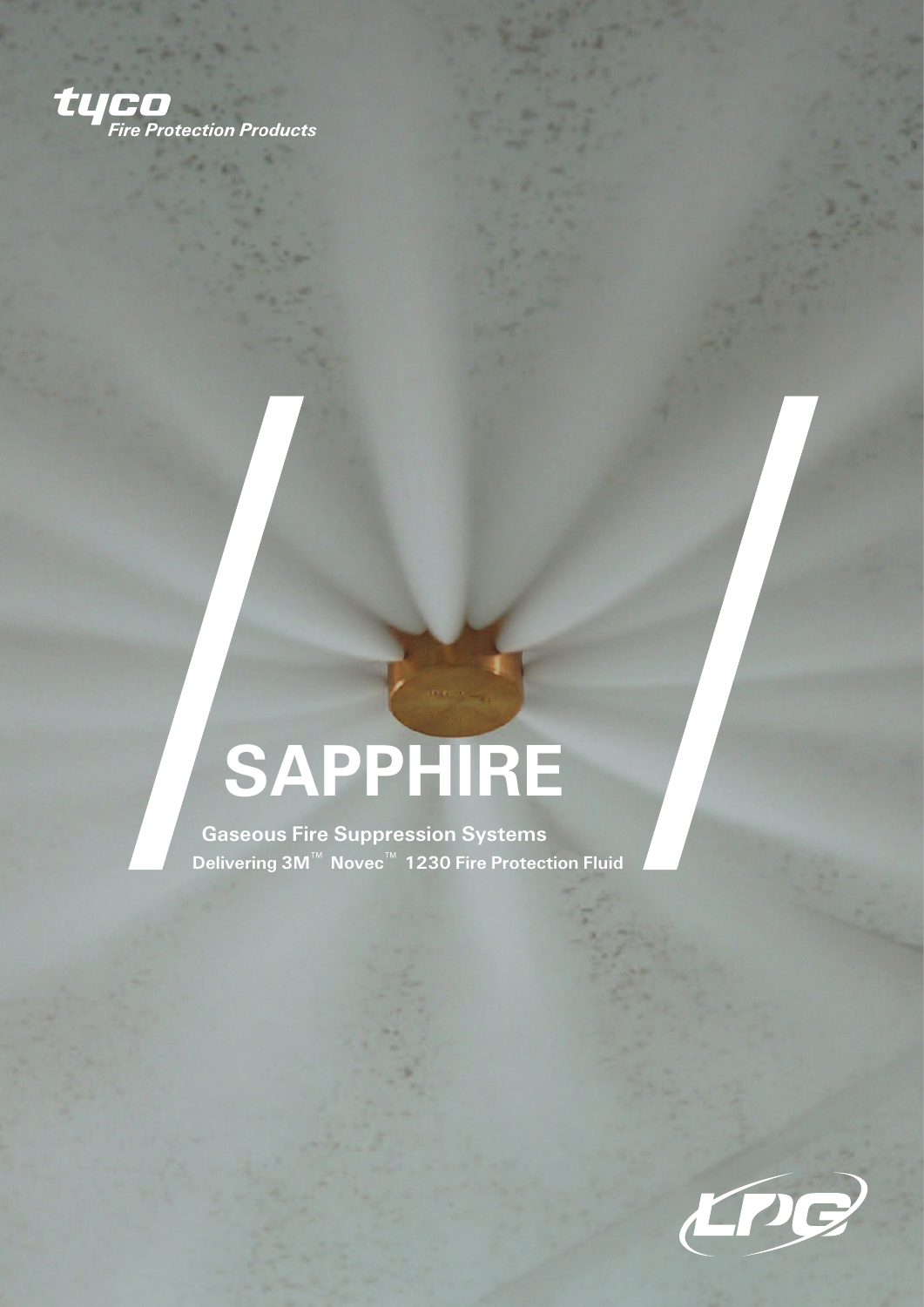# **SAPPHIRE**

**Gaseous Fire Suppression Systems Delivering 3M**™ **Novec**™ **1230 Fire Protection Fluid**

*LPG SAPPHIRE Fire Suppression System delivering 3M™ Novec™ 1230 Fire Protection Fluid is an environmentally friendly clean agent system, and the solution of choice for protecting people and high value assets.*

LPG SAPPHIRE systems provide a proven and reliable fast acting, clean agent solution that is safe for use in occupied spaces. The system is environmentally friendly with zero ozone depletion potential (ODP) and negligible global warming potential (GWP).

LPG SAPPHIRE systems are specifically designed and developed based on independently witnessed fire tests. It is listed as "acceptable without restrictions" by the US Environmental Protection Agency's Significant New Alternatives Policy (SNAP).

Every LPG SAPPHIRE installation carries a 20 year environmental warranty. For more information please contact your local approved LPG distributor for full details.

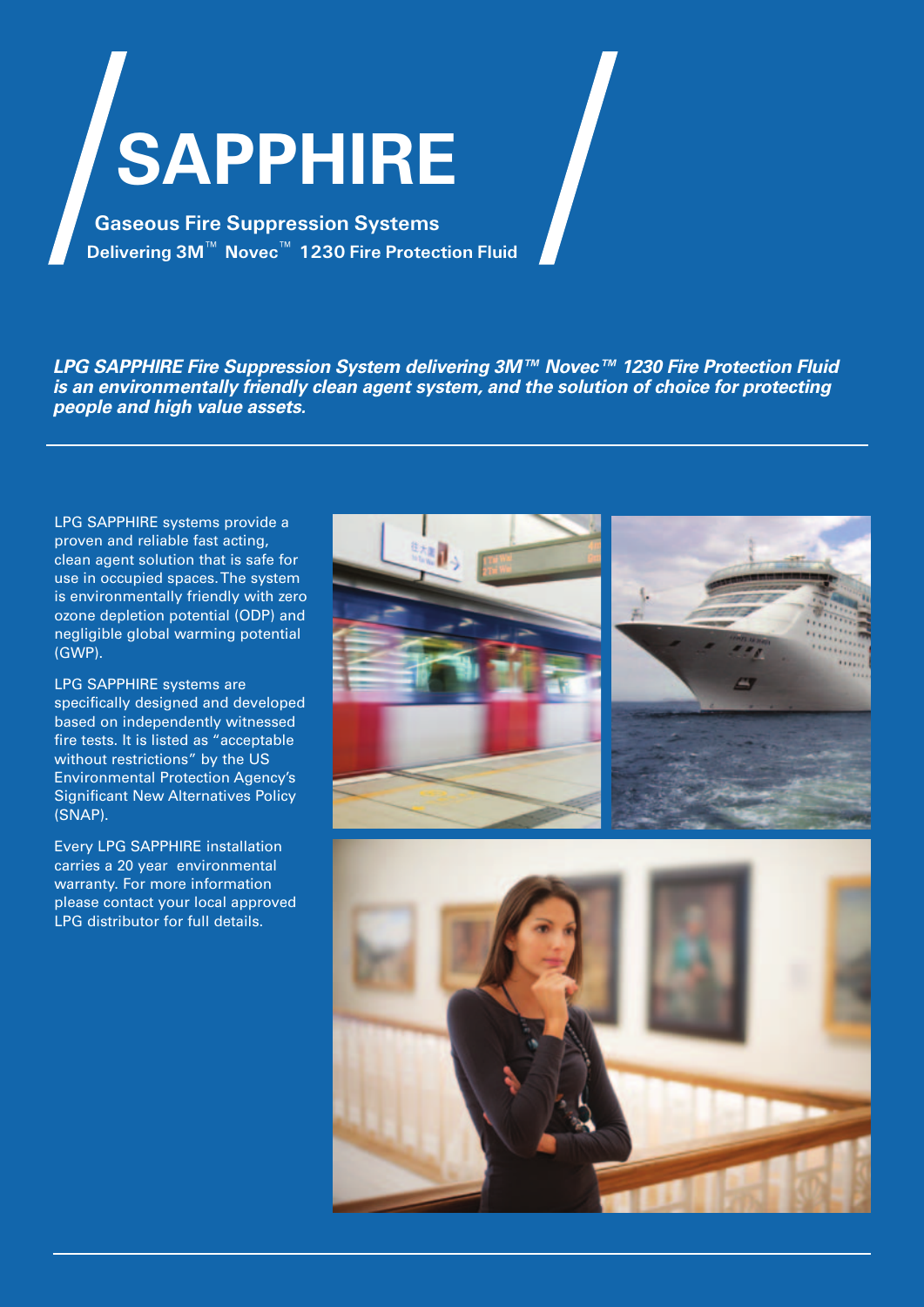#### **Protecting our world**

Almost every aspect of modern life has a direct or indirect effect on the environment. With increasing demand for awareness and action regarding environmental issues, LPG SAPPHIRE systems help reduce environmental impact. Novec 1230 fluid has zero ozone depletion potential and a global warming potential of just one. The atmospheric lifetime is between three and five days making LPG SAPPHIRE an ideal solution without compromising the environment.

#### **Playing Safe**

LPG SAPPHIRE systems are ideal for use in occupied areas. Independent toxicity studies have established that the agent is very low in both acute and chronic toxicity with high safety margins between its normal use concentrations and the No Observable Adverse Effect Level (NOAEL).

#### **Fast acting suppression**

LPG SAPPHIRE systems work fast and are designed to rapidly absorb heat to the point where combustion ceases. Once actuated, LPG SAPPHIRE systems deliver the extinguishant within 10 seconds, stopping fires before they have the chance to spread. Most importantly when a fire is suppressed quickly, the result is less damage, lower refurbishment costs and reduced downtime.

#### **Compact low pressure technology**

LPG SAPPHIRE systems are compact and operate at both 25 and 42 bar, and have been proven to achieve homogeneous distribution of agent at these pressures complying with international standards and meeting the requirements of approval agencies globally.

#### **System recharging**

Filling and recharging LPG SAPPHIRE systems is straight forward as the agent's high boiling point of 49°C means the agent can be transported in lightweight drums rather than pressurised containers. Air freighting and other transport methods are possible for transporting unpressurised LPG SAPPHIRE containers.



#### **Agent comparison**

| <b>Properties</b>               | <b>Novec 1230</b> | <b>HFC 125</b> | <b>HFC 23</b> | HFC-227ea |
|---------------------------------|-------------------|----------------|---------------|-----------|
| Ozone depletion potential (ODP) |                   |                |               |           |
| Global warming potential        |                   | 3.500          | 14,800        | 3.220     |
| Atmospheric lifetime (years)    | 0.014             | 29             | 270           | 24.2      |
| SNAP*                           | Yes               | Yes            | Yes           | Yes       |

\*SNAP - Significant New Alternatives Policy (US EPA)

Environmental data from 4th Assessment report of IPCC 2007 and EPA's tables of ozone depleting substances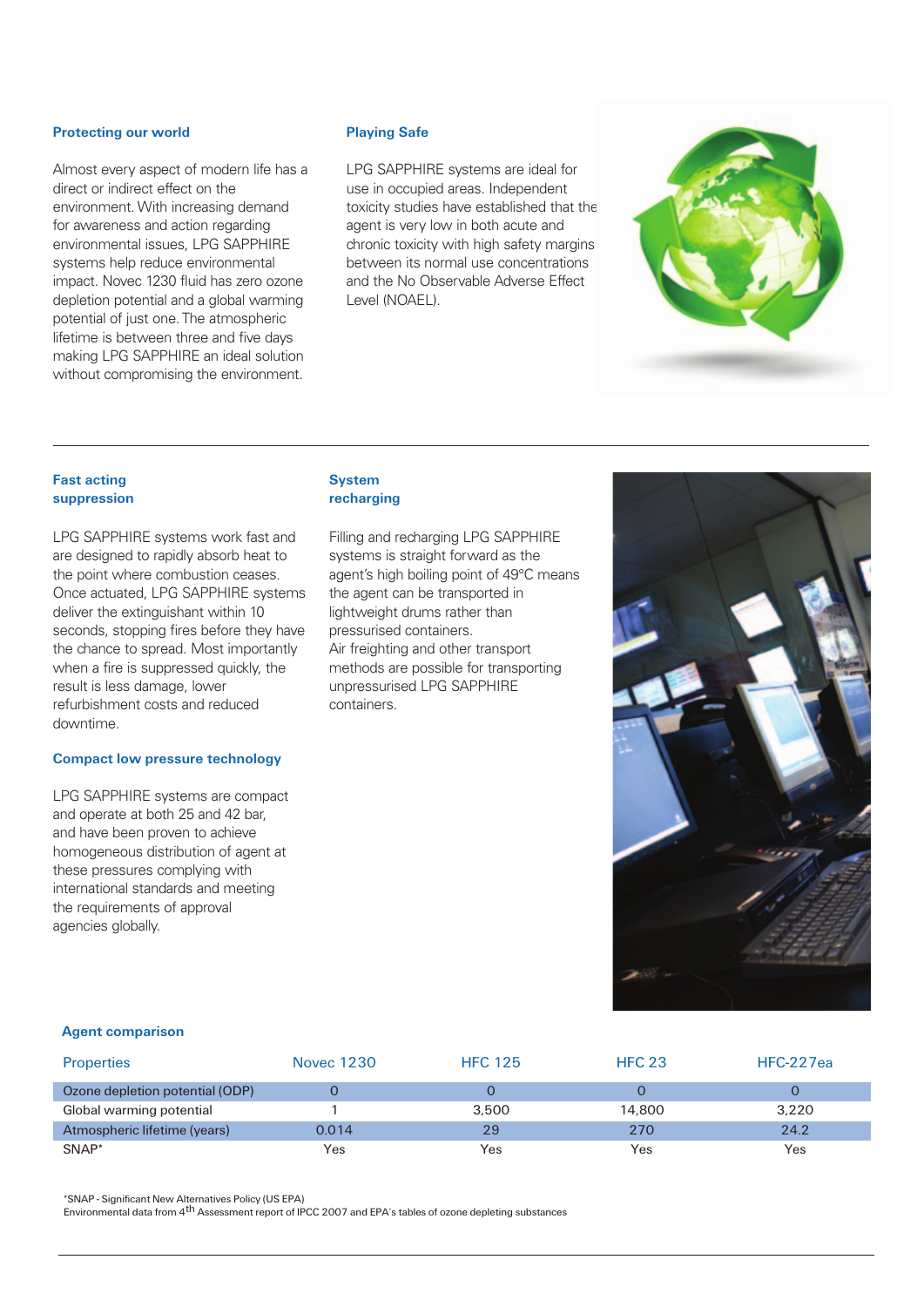## **Trusted gaseous solutions using pioneering technology**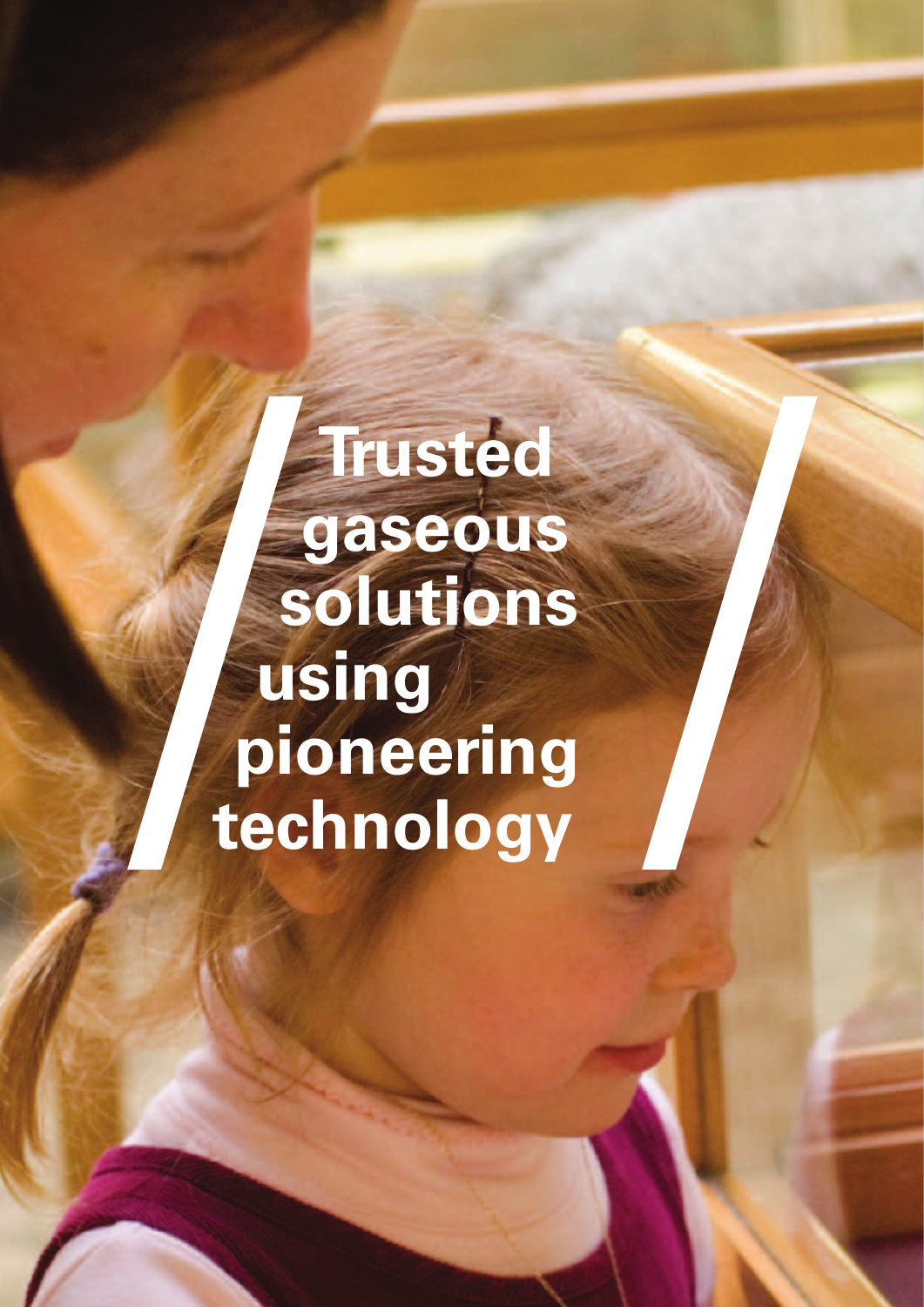

**Delivering 3M**™ **Novec**™ **1230 Fire Protection Fluid**









#### // *Fast Acting*

- // *Easy to Refill*
- // *Compact Storage*
- // *Environmentally Friendly*
- // *Safe for People*
- // *International Approvals*

#### **Approvals**